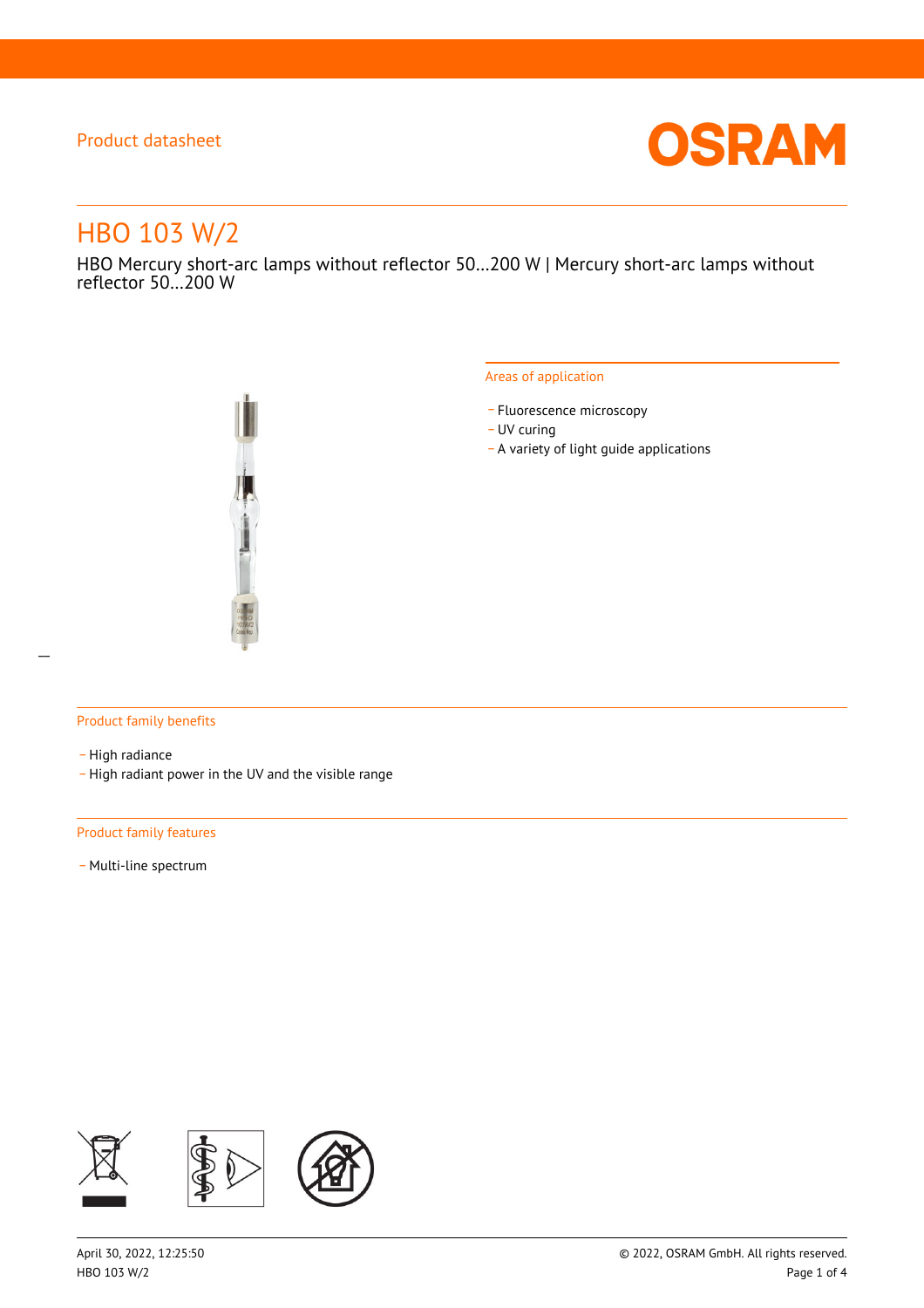#### Technical data

#### **Electrical data**

| Type of current | DC       |  |
|-----------------|----------|--|
| Rated wattage   | 100.00 W |  |
| Nominal wattage | 100.00 W |  |

#### **Photometrical data**

| <b>Nominal luminous flux</b> | 2550 lm       |
|------------------------------|---------------|
| <b>Luminous intensity</b>    | 300 cd $^{1}$ |

1) Typical initial photometric value

# **Dimensions & weight**



| <b>Diameter</b>                             | $10.0 \text{ mm}$      |  |
|---------------------------------------------|------------------------|--|
| <b>Mounting length</b>                      | $82.0 \text{ mm}^{-1}$ |  |
| Length with base excl. base pins/connection | $82.00$ mm $^{1}$      |  |
| Light center length (LCL)                   | 43.0 mm $^{2}$         |  |

#### 1) Maximum

2) Distance from end of base to tip of anode (cold)

#### **Lifespan**

| 300 h<br>.<br>Lifespan |
|------------------------|
|------------------------|

# **Additional product data**

| Base anode (standard designation)   | $SFa9-2$ |
|-------------------------------------|----------|
| Base cathode (standard designation) | SFa7.5-2 |

#### **Capabilities**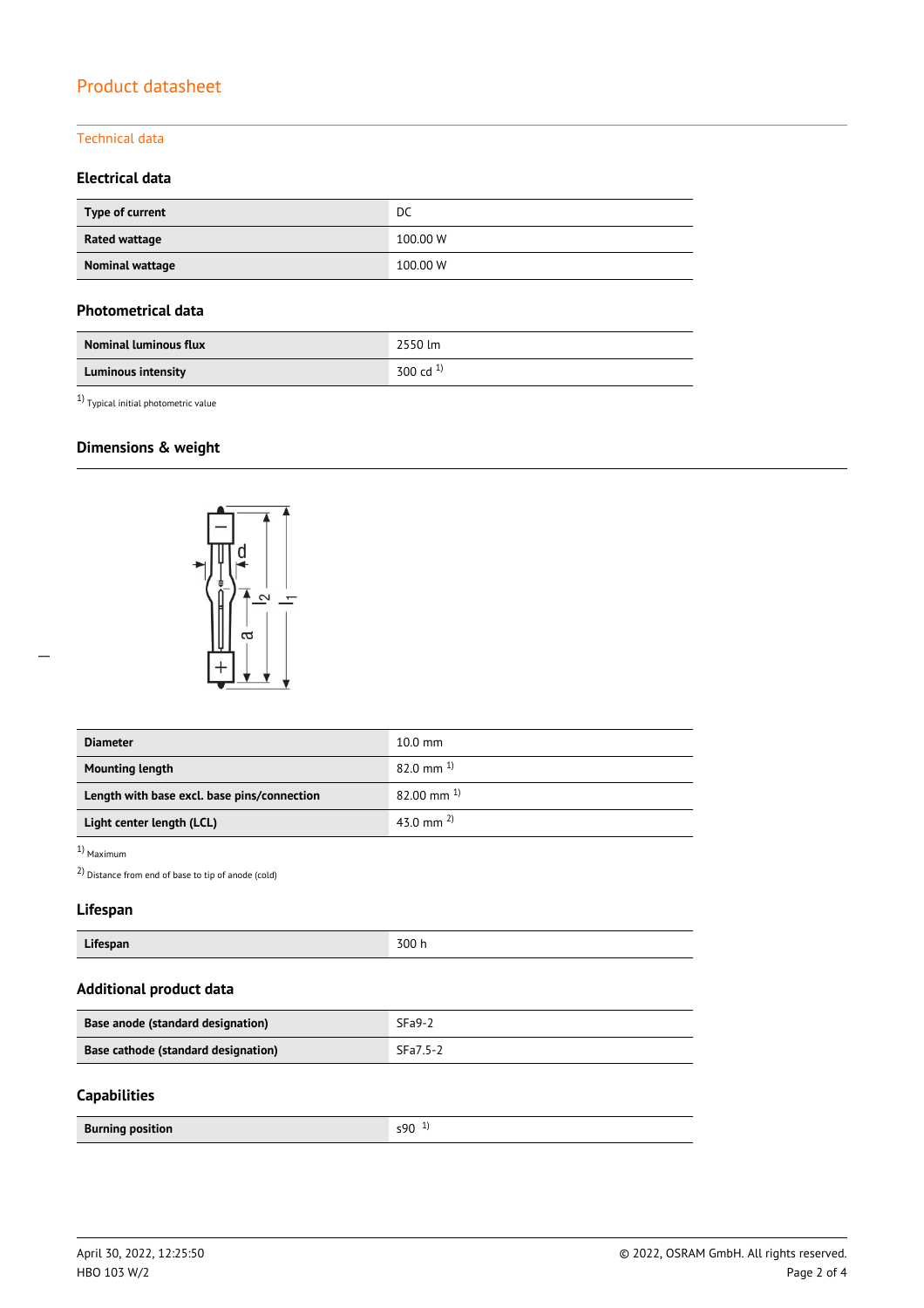#### **Application** Other

1) Anode underneath

#### **Environmental information**

# **Information according Art. 33 of EU Regulation (EC) 1907/2006 (REACh)**

| Date of Declaration               | 28-01-2022                                                                                            |  |  |
|-----------------------------------|-------------------------------------------------------------------------------------------------------|--|--|
| <b>Primary Article Identifier</b> | 4050300382128   4008321730664                                                                         |  |  |
| Candidate List Substance 1        | Lead                                                                                                  |  |  |
| CAS No. of substance 1            | 7439-92-1                                                                                             |  |  |
| <b>Safe Use Instruction</b>       | The identification of the Candidate List substance is<br>sufficient to allow safe use of the article. |  |  |
| Declaration No. in SCIP database  | 5c5ffaca-0a20-4808-a8fc-837dfe659a4a   cbe25e5b-<br>c77c-499d-b5cb-d98156b8d489                       |  |  |

#### Country specific information

| <b>Product code</b> | <b>METEL code</b> | SEG-No. | STK number | UK Org                   |
|---------------------|-------------------|---------|------------|--------------------------|
| 4050300382128       | OSRHBO1032        |         | 4836510    | $\overline{\phantom{a}}$ |
| 4050300382128       | OSRHBO1032        | -       | 4836510    | $\sim$                   |